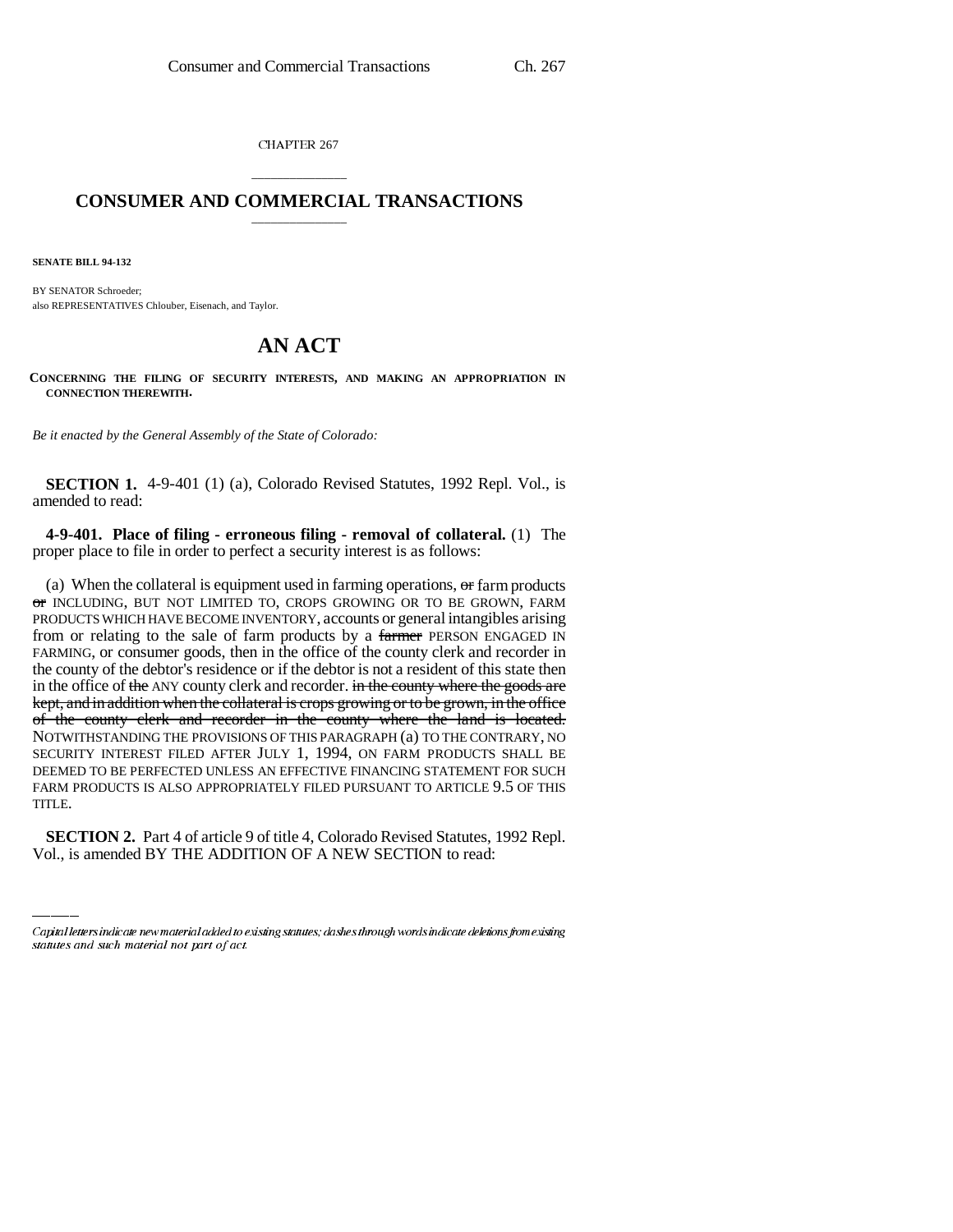Ch. 267 Consumer and Commercial Transactions

**4-9-411. Committee to make recommendation concerning implementation of filing system - legislative declaration - repeal.** (1) THE GENERAL ASSEMBLY HEREBY FINDS, DETERMINES, AND DECLARES THAT THE CITIZENS OF THE STATE OF COLORADO WILL BENEFIT IF A COMPREHENSIVE AND EFFICIENT SYSTEM IS ESTABLISHED TO SIMPLIFY THE FILING OF ALL SECURITY INTERESTS AND THE RETRIEVAL OF INFORMATION CONCERNING SECURITY INTERESTS. SUCH A SYSTEM SHALL ALLOW A PARTY TO PERFECT ITS SECURITY INTEREST WITH A SINGLE FILING AT ONE LOCATION AND ELIMINATE ANY NEED FOR THE FILING OF SECURITY INTERESTS AT MULTIPLE LOCATIONS. SUCH A SYSTEM SHALL ALSO ALLOW FOR THE FILING OF EFFECTIVE FINANCING STATEMENTS IN CONJUNCTION WITH LIENS ON FARM PRODUCTS PURSUANT TO ARTICLE 9.5 OF THIS TITLE, AT THE SAME LOCATION. THE SYSTEM SHALL BE DESIGNED SO THAT EASE OF FILING AND RETRIEVAL OF INFORMATION BY USERS IS GIVEN PRIORITY.

(2) A COMMITTEE SHALL BE ESTABLISHED TO RECOMMEND HOW TO IMPLEMENT THE SYSTEM DESCRIBED IN SUBSECTION (1) OF THIS SECTION. THE COMMITTEE SHALL CONSIST OF THE FOLLOWING THIRTEEN MEMBERS:

(a) TWO MEMBERS, APPOINTED BY THE COLORADO ASSOCIATION OF CLERKS AND RECORDERS, SHALL BE COUNTY CLERKS AND RECORDERS, ONE FROM A CATEGORY I OR II COUNTY AND ONE FROM A CATEGORY III, IV, OR V COUNTY;

(b) ONE MEMBER, APPOINTED BY THE SECRETARY OF STATE, SHALL REPRESENT THE SECRETARY OF STATE;

(c) ONE MEMBER, APPOINTED BY THE COMMISSION ON INFORMATION MANAGEMENT IN THE DEPARTMENT OF ADMINISTRATION, SHALL REPRESENT THE COMMISSION;

(d) ONE MEMBER, APPOINTED BY THE STATE CENTRAL FILING SYSTEM BOARD, SHALL REPRESENT THE BOARD; AND

(e) EIGHT MEMBERS APPOINTED BY THE GOVERNOR. EACH MEMBER SHALL REPRESENT ONE OF THE FOLLOWING:

(I) TITLE INSURANCE COMPANIES;

(II) THE MOTOR VEHICLE DIVISION IN THE DEPARTMENT OF REVENUE;

(III) AUTOMOBILE DEALERS;

(IV) LENDERS, WHICH SHALL BE REPRESENTED BY TWO MEMBERS; AND

(V) AGRICULTURAL PRODUCERS, WHICH SHALL BE REPRESENTED BY THREE MEMBERS.

(3) MEMBERS SHALL SERVE WITHOUT COMPENSATION.

(4) VACANCIES ON THE COMMITTEE SHALL BE FILLED BY THE GOVERNOR OR OTHERWISE, AS IS APPROPRIATE.

(5) THE COMMITTEE SHALL CHOOSE A CHAIRPERSON AND VICE-CHAIRPERSON FROM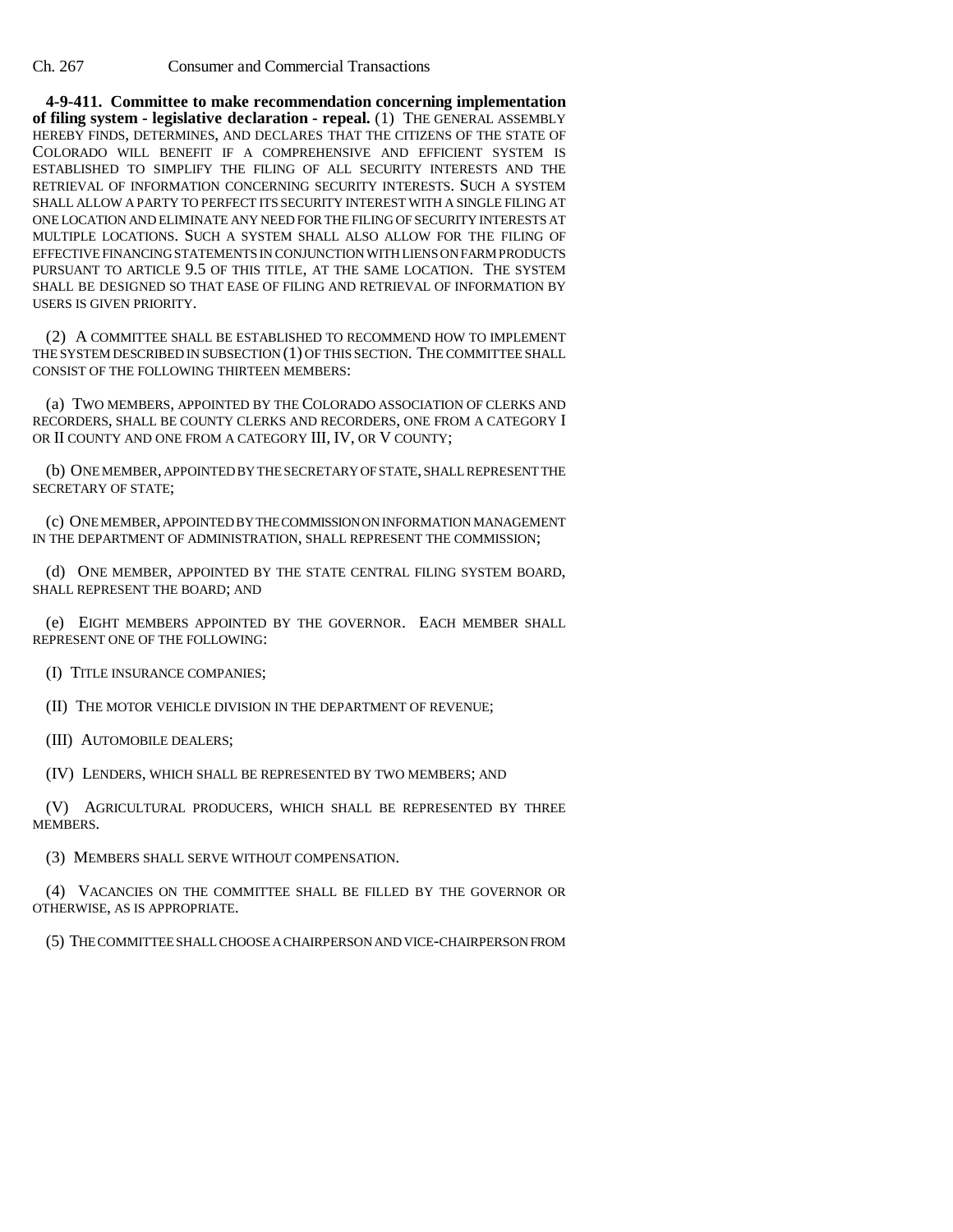AMONG ITS MEMBERS AND MAY ESTABLISH SUCH ORGANIZATIONAL AND PROCEDURAL RULES AS ARE NECESSARY.

(6) THE COMMITTEE MAY CREATE SUBCOMMITTEES WHICH MAY CONSIST, IN PART, OF PERSONS WHO ARE NOT MEMBERS OF THE COMMITTEE. SUCH PERSONS MAY HAVE A VOTE ON SUCH SUBCOMMITTEE BUT SHALL NOT HAVE ANY VOTE AT A MEETING OF THE WHOLE COMMITTEE.

(7) THE COMMITTEE SHALL REPORT TO THE GENERAL ASSEMBLY NO LATER THAN JANUARY 1, 1995, WITH RECOMMENDATIONS AND FINDINGS BASED ON THE STUDY CONDUCTED PURSUANT TO THIS SECTION.

(8) THIS SECTION IS REPEALED, EFFECTIVE JULY 1, 1995.

**SECTION 3.** 4-9.5-103 (7) (a) and (7) (f), Colorado Revised Statutes, 1992 Repl. Vol., are amended to read:

**4-9.5-103. Definitions.** As used in this article, unless the context otherwise requires:

(7) "Effective financing statement" means a statement that:

(a) Is an original or reproduced copy thereof, A FAX COPY, OR, IF PERMITTED BY FEDERAL LAW, REGULATION, RULE, OR INTERPRETATION, AN ELECTRONICALLY TRANSMITTED FILING;

(f) Remains effective for a period of five years from the date of filing PROVIDED THE ANNUAL MAINTENANCE FEE ESTABLISHED PURSUANT TO SECTION 35-15-105 (2) (i), C.R.S., IS PAID EACH YEAR, subject to extensions for additional periods of five years each by filing a continuation statement within six months before the expiration of the current five-year period as provided in section 4-9.5-106;

**SECTION 4.** 4-9.5-104 (1) and (5) (a), Colorado Revised Statutes, 1992 Repl. Vol., are amended to read:

**4-9.5-104. Central filing system.** (1) The board shall be responsible for the design, implementation, and operation of a central filing system for effective financing statements. The system shall provide a means for filing effective financing statements or notices of such effective financing statements. The system shall include requirements:

(a) That an effective financing statement be filed in the office of the board or its designee. IN THE CASE OF A SECURED PARTY FILING A NOTICE OF EFFECTIVE FINANCING STATEMENT BY COMPUTER MODEM ACCESS WITH THE OFFICE OF THE BOARD OR ITS DESIGNEE, THE EFFECTIVE FINANCING STATEMENT MAY BE FILED WITH THE SAME OFFICE OF THE COUNTY CLERK AND RECORDER OR THE SECRETARY OF STATE WHERE THE SECURITY INTEREST IS FILED, PURSUANT TO SECTION 4-9-401.

(b) That the board or its designee OR, PURSUANT TO PARAGRAPH (a) OF THIS SUBSECTION (1), THE COUNTY CLERK AND RECORDER OR THE SECRETARY OF STATE record the date and hour of the filing of effective financing statements; and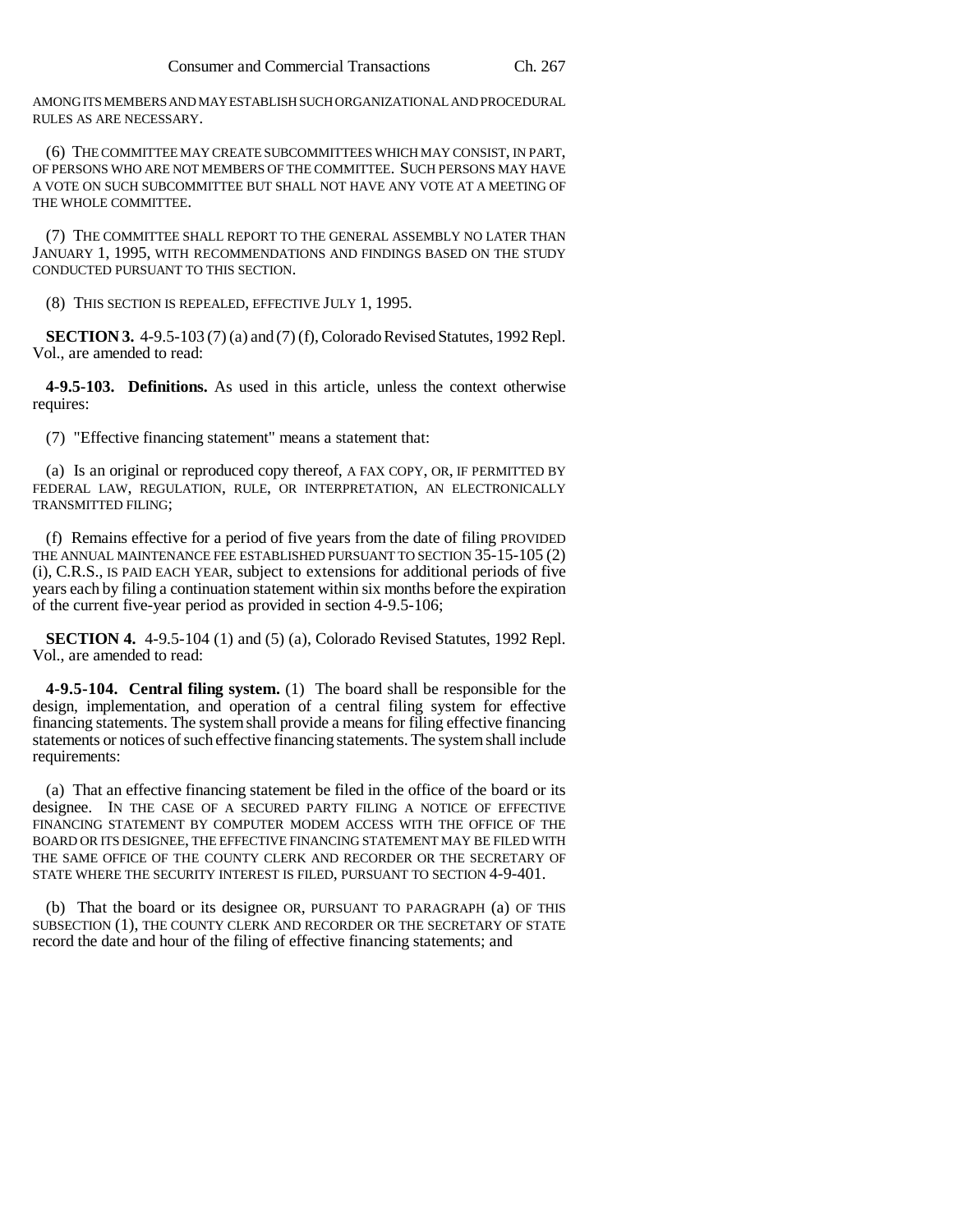(c) That the board or its designee OR, PURSUANT TO PARAGRAPH (a) OF THIS SUBSECTION (1), THE COUNTY CLERK AND RECORDER OR THE SECRETARY OF STATE shall assign a file number to each effective financing statement.

(5) (a) The lists as identified pursuant to subsection (3) of this section shall be distributed by the board or its designee on a quarterly basis reflecting AND SHALL REFLECT all then effective filings, calling attention to new filings, changes and terminations since the last list, and shall be in writing or printed, microfiche and computer-readable forms. The board or its designees SHALL DETERMINE THE FREQUENCY WITH WHICH THE LISTS IDENTIFIED PURSUANT TO SUBSECTION (3) OF THIS SECTION SHALL BE DISTRIBUTED. SUCH LISTS may also distribute lists BE DISTRIBUTED on an annual basis with three quarterly cumulative supplements reflecting all new filings, changes, and terminations since the last list, if it is cost-effective, requested by registered buyers, and permitted by applicable federal law. The board shall also provide for the distribution by the board or its designee of the lists in direct computer access form and establish reasonable charges therefor pursuant to section 35-15-105, C.R.S. The board may also develop other forms in which to distribute lists and establish charges therefor pursuant to section 35-15-105, C.R.S. The distribution shall be made by first-class mail, postage prepaid. A registrant is deemed to be registered only as to those products, counties, and crop years for which he THE REGISTRANT requests a list. If the name of the seller of a farm product is not on a list requested and received by a registrant, the registrant shall have no liability under this article except as to those farm products for which the registrant has received direct notification of the existence of security interests pursuant to section 1324 (e) (1) and (g) (2) (A) of the federal "Food Security Act of 1985". The registrant may rely on the representation of the seller as to his THE SELLER'S identity, so long as the reliance is in good faith.

**SECTION 5.** 4-9.5-105 (1) and (4), Colorado Revised Statutes, 1992 Repl. Vol., are amended to read:

**4-9.5-105. Confirmations.** (1) Oral and written inquiries regarding information provided by the filing of effective financing statements may be made at the office of the board or its designee between  $8:30$  a.m. and  $5$  p.m. on business days and between 8:30 a.m. and 5 p.m. on nonbusiness days, except Thanksgiving, Christmas, and New Year's days DURING THE DAYS AND TIMES ESTABLISHED BY THE BOARD. Written confirmation of an oral or written inquiry shall be mailed no later than the end of the next business day after the inquiry is received.

(4) The state of Colorado, the board, the members of the board, THE COUNTY CLERKS AND RECORDERS, THE SECRETARY OF STATE, and their employees, designees, or agents shall be exempt from all personal liability as a result of any error or omission in receiving, storing, or providing information or performing duties as required by this article, except in cases of willful misconduct or bad faith. No such error or omission shall constitute an express or implied breach of contract but shall be limited to tort.

**SECTION 6.** 4-9.5-108, Colorado Revised Statutes, 1992 Repl. Vol., is amended to read:

**4-9.5-108. Filings generally.** The board or its designee OR, PURSUANT TO SECTION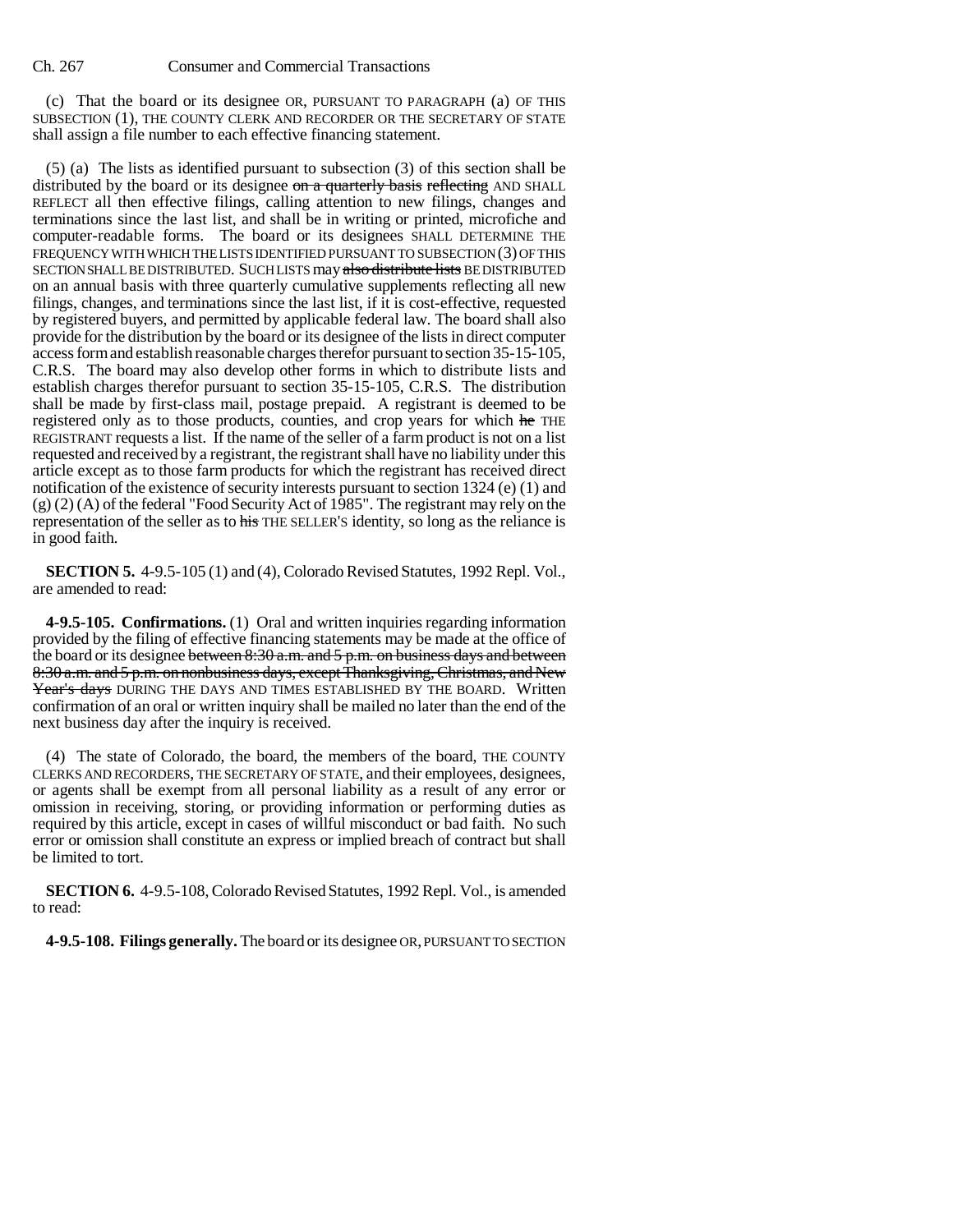4-9.5-104 (1) (a), THE COUNTY CLERK AND RECORDER OR THE SECRETARY OF STATE shall accept for filing all filings pursuant to this article during regular business hours. The board or its designee OR, PURSUANT TO SECTION  $4-9.5-104(1)(a)$ , THE COUNTY CLERK AND RECORDER OR THE SECRETARY OF STATE shall record the date and hour of the filing of such statements and THE BOARD OR ITS DESIGNEE shall update the master list to reflect such statements. If the board or its designee receives OR, PURSUANT TO SECTION 4-9.5-104 (1) (a), THE COUNTY CLERK AND RECORDER OR THE SECRETARY OF STATE RECEIVE the statement in duplicate, one copy of the statement shall be returned to the filing party stamped to show the time of receipt thereof. All filings shall be submitted for filing on forms prescribed by the board.

**SECTION 7.** Article 9.5 of title 4, Colorado Revised Statutes, 1992 Repl. Vol., is amended BY THE ADDITION OF A NEW SECTION to read:

**4-9.5-113. Repeal of article.** THIS ARTICLE IS REPEALED, EFFECTIVE JULY 1,1996.

**SECTION 8.** 35-15-103 (2) (i), Colorado Revised Statutes, 1984 Repl. Vol., as amended, is amended to read:

**35-15-103. Duties of board.** (2) In performing its duties pursuant to this article, the board has the power to:

(i) Contract in its discretion with any public or private party or parties for any or all aspects of the design, implementation of the design of, operation, and improvement of the central filing system, including accounting, computer consulting, legal and other professional services, and insurance; except that any contract entered into pursuant to this paragraph (i) shall be for a period of at least three years. The board shall submit a recommendation to the general assembly of any contract with any public or private party selected pursuant to this paragraph (i), and any such contract shall not be effective until approved by the general assembly acting by joint resolution confirming such award.

**SECTION 9.** 35-15-105 (2), Colorado Revised Statutes, 1984 Repl. Vol., as amended, is amended BY THE ADDITION OF A NEW PARAGRAPH to read:

**35-15-105. Fees for filing documents relating to effective financing statements pursuant to article 9.5 of title 4.** (2) The board shall establish pursuant to subsection (1) of this section fees and charges for the following services not to exceed the amounts indicated:

(i) FOR THE ANNUAL MAINTENANCE OF AN EFFECTIVE FINANCING STATEMENT FILED PURSUANT TO ARTICLE 9.5 OF TITLE 4, C.R.S., TEN DOLLARS PER YEAR PER FILING.

**SECTION 10.** Article 15 of title 35, Colorado Revised Statutes, 1984 Repl. Vol., as amended, is amended BY THE ADDITION OF A NEW SECTION to read:

**35-15-110. Repeal of article.** THIS ARTICLE IS REPEALED, EFFECTIVE JULY 1, 1996.

**SECTION 11.** 38-27-102, Colorado Revised Statutes, 1982 Repl. Vol., is amended to read: